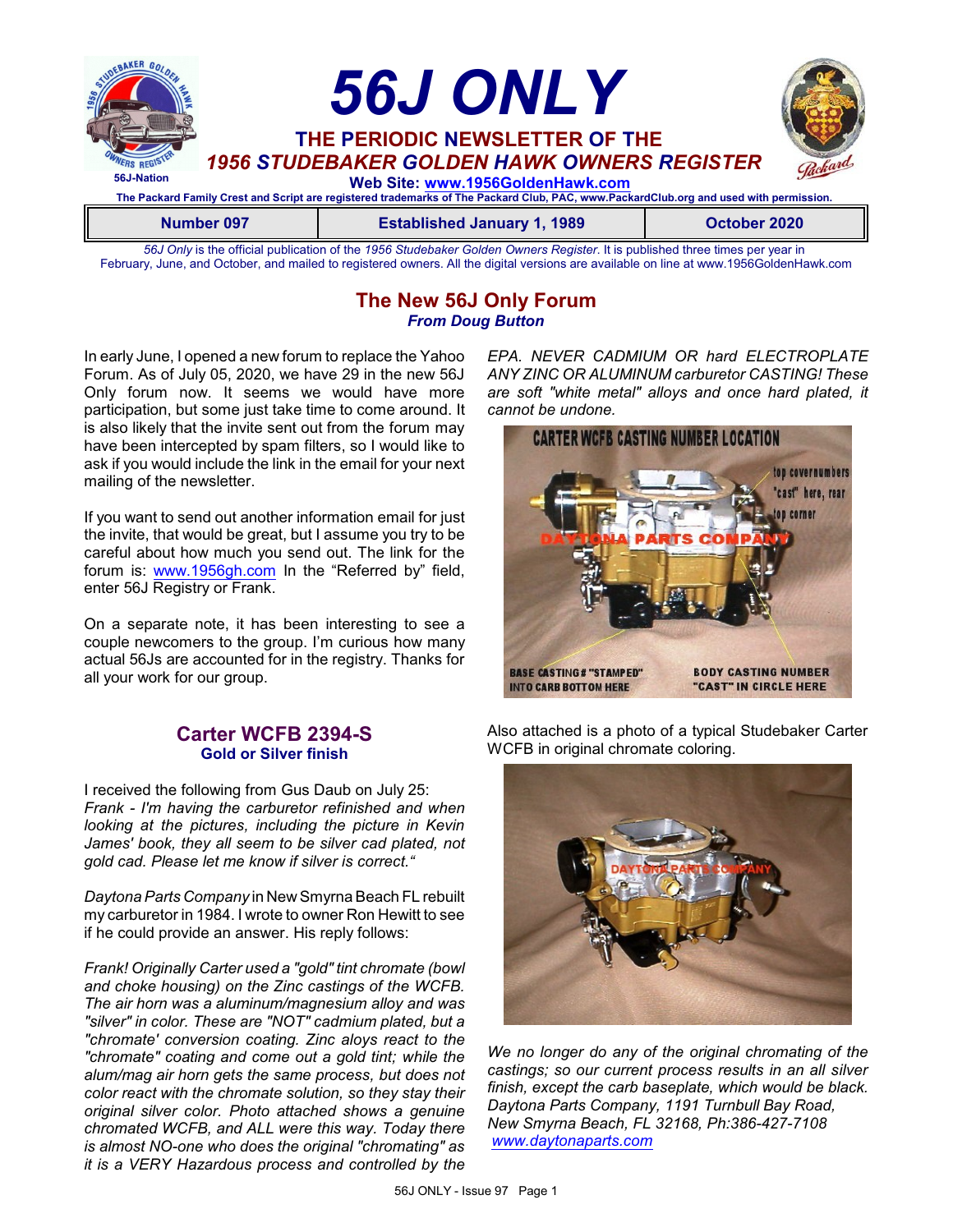## **The Virgil Marple 56Js** *Both Cars Purchased At On-Line Auction*

## **Doug Button**:

Thanks for sending the production orders. I purchased 6031614, and Jimmie Facklam purchased 6800168 from the Virgil Marple auction. I met him when we were picking up our cars. It sounds like he has the 56J bug and quite a background in them. I wish we had more time to talk, but we did trade our information.

The one I purchased had been hit in the front of the left front fender, but otherwise is pretty solid. It is an older restoration, but I am going to try and straighten the damage and see if I can get it back on the road soon. The brakes will need completely gone through, but the rest of the mechanical systems seem decent.

Attached is a picture of both auction cars loaded and ready to head to their new homes, and a picture of mine after I cleaned the dirt off.



I did get my new 56J running yesterday, but it needs some work before it will be road worthy. I'm excited to have one to drive soon. I have the engine from the donor car completely disassembled and ready to go to the machine shop. That was 6030820, which is no more, RIP. (Too far gone.)

So as a refresher I have 6030178 and now 6031614. The new one has previously been reported and the AT swapped with a 3spd OD, floor shifter. I'll send pictures after I get it cleaned up. It does have the original engine, though the SN is one digit off, I assume in error.



## **Jimmie Facklam June 12, 2020**

I bought 6800168 from the Virgil Marple estate. Frank I have a total of four1956 Golden Hawks now.

6032095Has Chrysler 318 engine with air condition, Cruise and twin spot lights.

6033220Has 374 eng with 2x4 carb and T10 four speed. 6032631 Has 3spd O/D with power steering and windows.

6800168Has power front seat.

### **Leg Clearance Problem** *Not Much Between Seat And Steering Wheel*

**Nick Nichols** here in San Francisco. I have an issue that has been quite bothersome for several years which has made me think about selling the car. It's the steering wheel rubbing against my right leg as I'm driving. The previous owner had the interior redone many years ago and the front seat bottom has extra padding. While it is comfortable and looks very nice, it is annoying when turning the wheel.

After 18 years of ownership I thought the seat would have worn down a bit, but it hasn't. I guess I could carefully take some of the foam out but I'm afraid the vinyl would be left looking baggy and probably not as comfortable. Short of redoing the entire seat, is there any suggestion you might have so I don't have to sell the car?

**Frank Ambrogio** - The clearance problem between a person's legs and the steering wheel is one that many owners have endured. First, are you sure you have the correct 17" GH steering wheel, and not the 18" President sedan wheel. They look the same, but there is a one inch difference in diameter If you have the wrong size wheel, I believe the Shrock brothers are still selling the 17" wheels. They are pricey, but also perfect!. See my video at:

<https://www.youtube.com/watch?v=NABdLjYj-hU>

Skip down to the 1 hour and 14 minute mark where I discuss the steering wheel. If you have the correct wheel, see the next paragraph.

BillPerrin asked about this same problem several months ago when he bought the late Gary Capwell's car. Joe Hall made a suggestion about changing the seats to something from another car. If you don't mind doing that, maybe Joe and/or Bill can let you know how things went for them.

**Joe Hall** - I have changed to modern seats in GT Hawks, but not in any 56J, I prefer just to live with them as they came. I agree with Frank, definitely make sure you have the 17" steering wheel. I once had a 56J a previous owner had installed a 57 steering wheel on, and it was comfortable, I left it in place. The 57 wheel is dished slightly, which brings it up off the legs more and, I believe, it may be slightly smaller in diameter. *NOTE: It*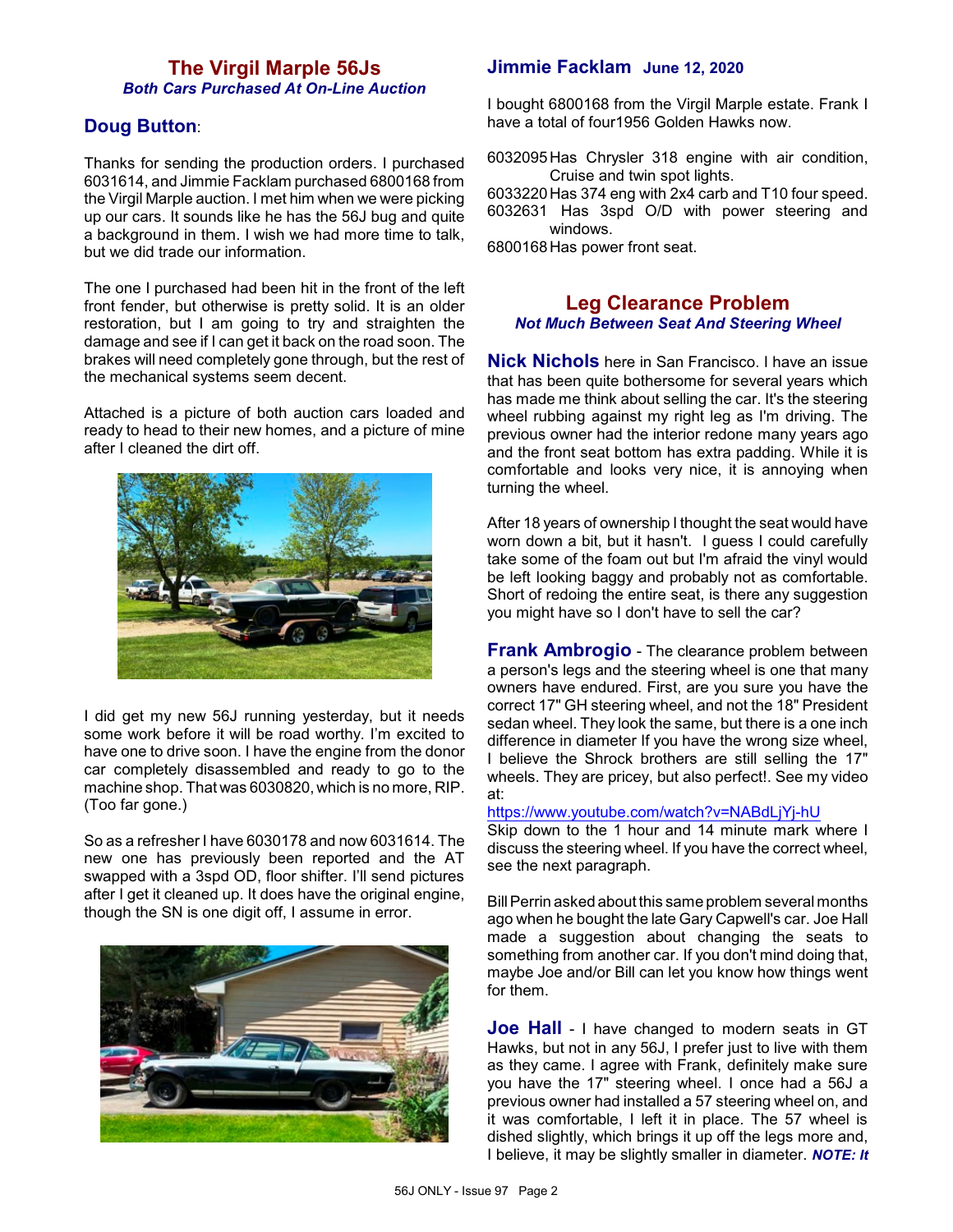#### *is my understanding that the 1957 steering wheel is not a direct mount on a 56J steering column. - FJA*

I have driven mostly 56Js and GT Hawks. No question, the GTs have always been more comfortable than the 56Js, but I just appreciate the 56Js for what they are, and tolerate any inconveniences. It's a small price to pay to drive a legend. LOL

Hang in there Nick, and don't sell your legendary 56J. Drive and enjoy it!

**Nick Nichols** - Thank you Frank. I decided to keep it like Joe suggests. It's a small inconvenience to be able to drive a 56J! Also, my steering wheel is the standard 56J 17" wheel.

I almost sold it to an eager buyer. He was coming with cash in hand and I got cold feet and nixed the sale. He was disappointed I'm sure but understood. I realized that these are getting harder to find and if I sold it, I would probably regret it and wouldn't be able to replace it that easily.

Thanks again and thank you Joe. Nick

## **The Case of the Missing Body # Plate** *Serial # 6800550 Purchased By Martin Fleming*

Teresa Bennett of Shelton WA purchased the car from Bob Peterson in 2000. The Body # plate (2810), was missing at that time. Bob told her it was gone when he acquired the car. I last heard from Teresa in 2001, and dropped her from the Register in 2006 when she didn't respond to my messages.

Martin Fleming bought the car in 2020. I told him about the Body plate situation and also that the plate from his car was reported to be on Serial # 6800176. When Martin sent his registration, he identified the engine # as 1786. Engine S1786 was also originally in Serial # 6800176.

That car was never registered with us. It should have body # 326, but was reported to have a 289 V8 and the body # tag from Martin's car, namely 2810. It was listed on Ebay in Feb 2018. I believe it was still in California at that time. I sent Martin several items including the production order for his car, and some correspondence I had from Teresa.

Martin Responded: *Hmmn, any guesses as to what transpired here? It appears that they took my body tag and put it in that car and took the engine out of that car and put it in my car. Both my car and that car were in California, so maybe it was done by some person who does a bunch of Studebaker restoration work. Or, what think you?*

I found Bob Peterson's information in the 2018 *SDC Roster* and passed that on to Martin. He responded with the following:

*In case you wanted to be in the loop on my Golden Hawk sleuthing. I got a hold of Bob Peterson. Super nice guy. Big time Studebaker guy. Has owned/sold 300 over the years. Up until a few years ago he was the largest dealer of Studebaker parts on the west coast. He knew lots of guys out here in Washington who are club members.*

*He did remember the Washington woman and selling her the car. He bought it from a guy in the area and bought it to resell and didn't do anything to it. Just bought It and sold it to her.. Couldn't help about the missing body tag or the curious engine and tag swap.*

*I'll call Teresa and her husband to see if they have any information*.

### **Parts Catalog - Authenticity Guide** *Printed Versions discontinued*

Due to the high cost of printing, I can no longer offer hard copy versions the *56J Parts Catalog* and *Authenticity Guide*. The price I would have to charge, just to break even is more than I would want to pay if I were the buyer.

They are both available for viewing and/or download on our web site. They are also available on a flash drive.

#### **Seat Belt Decals** *Sold Out*

The batch of 500 seat belt decals that I had reproduced in March 2004 have sold out. Ed Reynolds of Studebaker International bought quite a few of them when I first got them done. This put the project in the black almost immediately. Recently, Brent Hagen purchased the 38 remaining seat belt decals, and I have no plans to reproduce another batch.

These are still available from some of the vendors, including Studebaker International. Please check our sister site at [www.StudebakerVendors.com](http://www.StudebakerVendors.com) to find the vendors who have these in stock.

**Mail Bonding**

*Letters From Our Readers.* **(Edited as required.)**

#### **Gary Willoughby May 29, 2020**

Thanks for the latest newsletter, Frank. The Jet Streak option (almost) makes me wish I had beefed up my Packard more! Noted your comment on lack of material.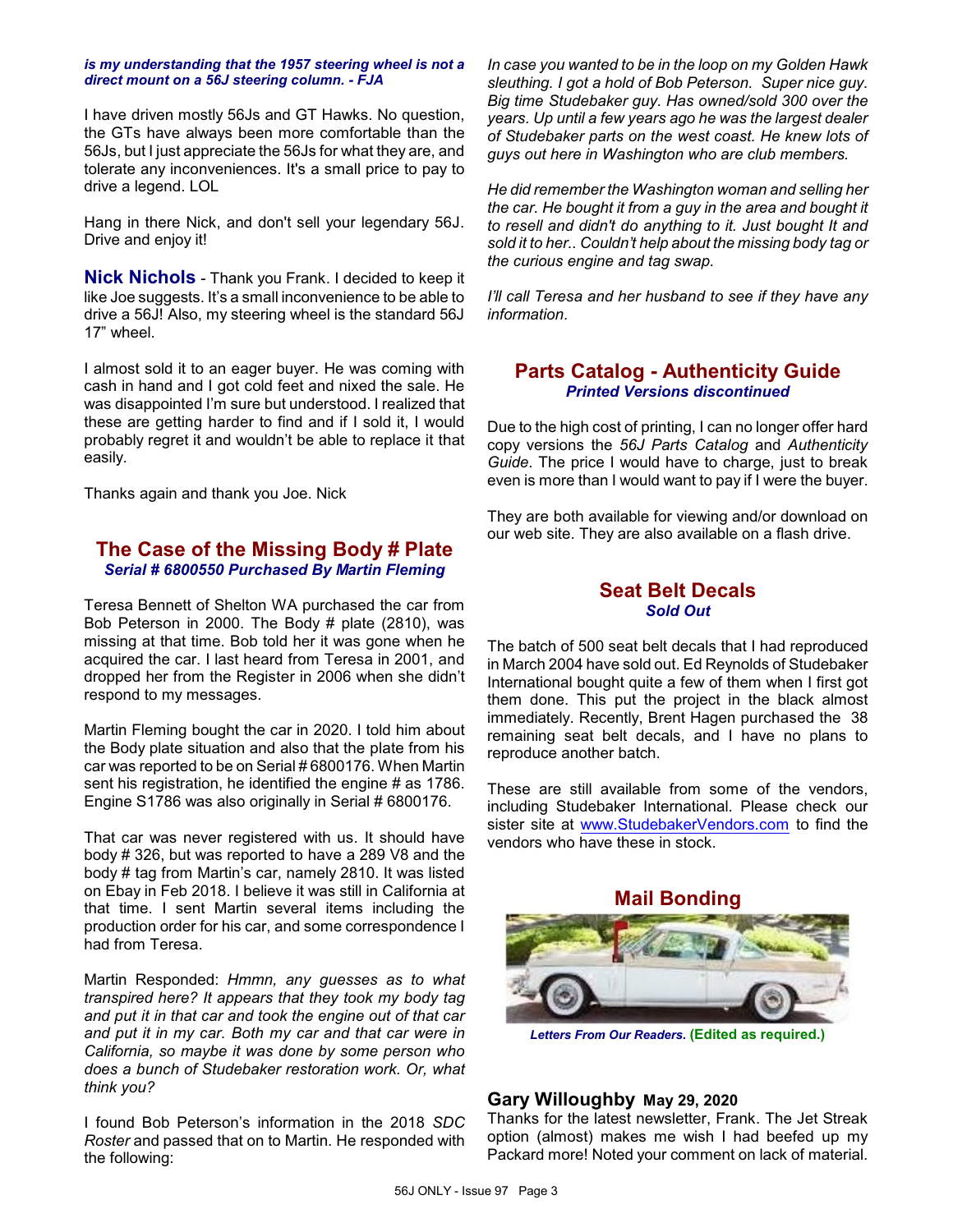Will try to get my 'Ginny Hawk Journal' article up to snuff and send it in the near future.

I would greatly miss the Newsletter if you ceased publication, but you have gone above and beyond in doing justice to the best model in Studebaker's history. Don't hesitate for a minute if you want to end it

#### **Yvon Beaudry May 29, 2020**

Hello Frank . There some news from Me and my 56 .I had to have a surgery for my pancreas cancer the 11 of march 2019 ,and after that I have 13 treatments of chemotherapy. Between the treatments wen I was little bit ok, I worked on my car, which was helping me to forget my troubles. Now my car is finished, I Have to make the alignment and put the licence plate, and go for a ride after over 20 years. I will send some pictures soon. It is a nice car. I have this car since 1968, Im the second owner of it. I hope you didn't have any problem with the virus.

#### **Tom Snyder June 02, 2020**

Frank, I hope you are doing OK in today's environment of stupidity and frustrations.

I am trying to get the parts to replace the bushings in the front A arms. I managed to get two bushings from NAPA last year . In talking with Studebaker International I found out that all upper and lowers are not the same as NAPA told me. They (SI) gave me measurements but the pictures do not agree. By chance do you have a page from the parts book that has a photo and/or measurements of the two different bushings? My shop manual has generic photos for replacing the bushings but no info on which is which.

#### **Thomas Valenti June 04, 2020**

It has been a while since we corresponded. I am still in the thick of my restoration project of my 56j and have recently ran into a snag.

I had a turner brake system installed, however, the original wheels do not fit. Can you please impart any information you may have to me. Were new wheels bought from you for the car, and are they of factory spec? Or are the reproduction to look like factory? *NOTE, Later, I followed up with Thomas and here is his reply from* **July 09, 2020**

I did *(resolve the problem)*, but it took a lot of creative thinking. I am having a custom set of wheels made that will fit both the brakes and the hubcaps so the car looks STOCK. I am waiting for them to come in... It will have a new size of tire, but, with the thick whitewall it will look good... I hope.

Thank you for the help you have provided and for reaching out!

#### **Martin Fleming June 18, 2020**

I don't know where to begin! All of this great information comes as one big gift. The exchange list is great and super helpful. The production order is also very interesting. So I've already learned now that my engine is not the original one as the engine number now is different than the one listed in the production data sheet (and I know I obtained the correct number because I watched your video as to where to locate it.)

But the real surprise is the correspondence you passed along from the previous owner. That is priceless. I can only imagine how much work you've put into all this. Thank you for your dedication.

#### **Gary Willoughby June 25, 2020**

Hi Frank - I've a problem with the State (Tn.) about my registration. They don't have a record of my insurance, although it's paid up and unchanged from 2001 with J. C. Taylor. Checking all records, the serial # is OK. on the driver door post, as is the model plate under the hood. The VIN is a mystery to me; K175556JK7. Could this be a New York Number? Or is there some number on the car I'm missing? It's on the title and, stupidly, I've never noticed it on the paperwork--it's just never come up. Any ideas?

*(Gary: I do believe New York used the engine number (for some reason) on the title. Of all the ID numbers to use, that one is the worst! So many cars no longer have their original engine, plus it is difficult to even find the number. The engine # in your car is K1755, which as you suspected, matches what is on your title. The 56J K7 is of course from the Body # plate. I've attached a copy of the production order. Maybe if you bring this to the State office, you can get the title changed to show the Serial # as the VIN. - FJA)*

That would explain it. I was thinking it might be the 'secret' number' on the rear frame cross member, but that's totally obscured. I've got my production order, somewhere, but thanks for sending it again. My county agent is working on getting the title changed and I'm going up town in a little while. Will keep you posted.

Think all is well with my title and insurance. My county clerk got pictures of the serial # and no. changes to the state people, with just the serial no. making up the title VIN. I've also changed my insurance from JC Taylor to Hagerty's. They'll cover me in any nonessential driving, and the cost is less than \$200 annual. Wasn't ever really sure if Taylor would cover the car if I wasn't going to an event, which I rarely do anymore. So hopefully, everything can get back to normal.

#### **Stephen Ragland August 08, 2020**

I just bought a 1956 Studebaker Golden Hawk from Mr. Facklam. Thanks so much for the information, help, and club! It's a real good feeling to own one of these super cars, and to be a part of this owners club too!

#### **Brent Hagen August 19, 2020**

I have been plugging away on my 56J. Next is installation a "new" crate motor engine I have been updating with a Hash oil pump, and all the factory recommended upgrades. My winter project is to assemble a new dash with all gages, wiring, and switches . Have all new wiring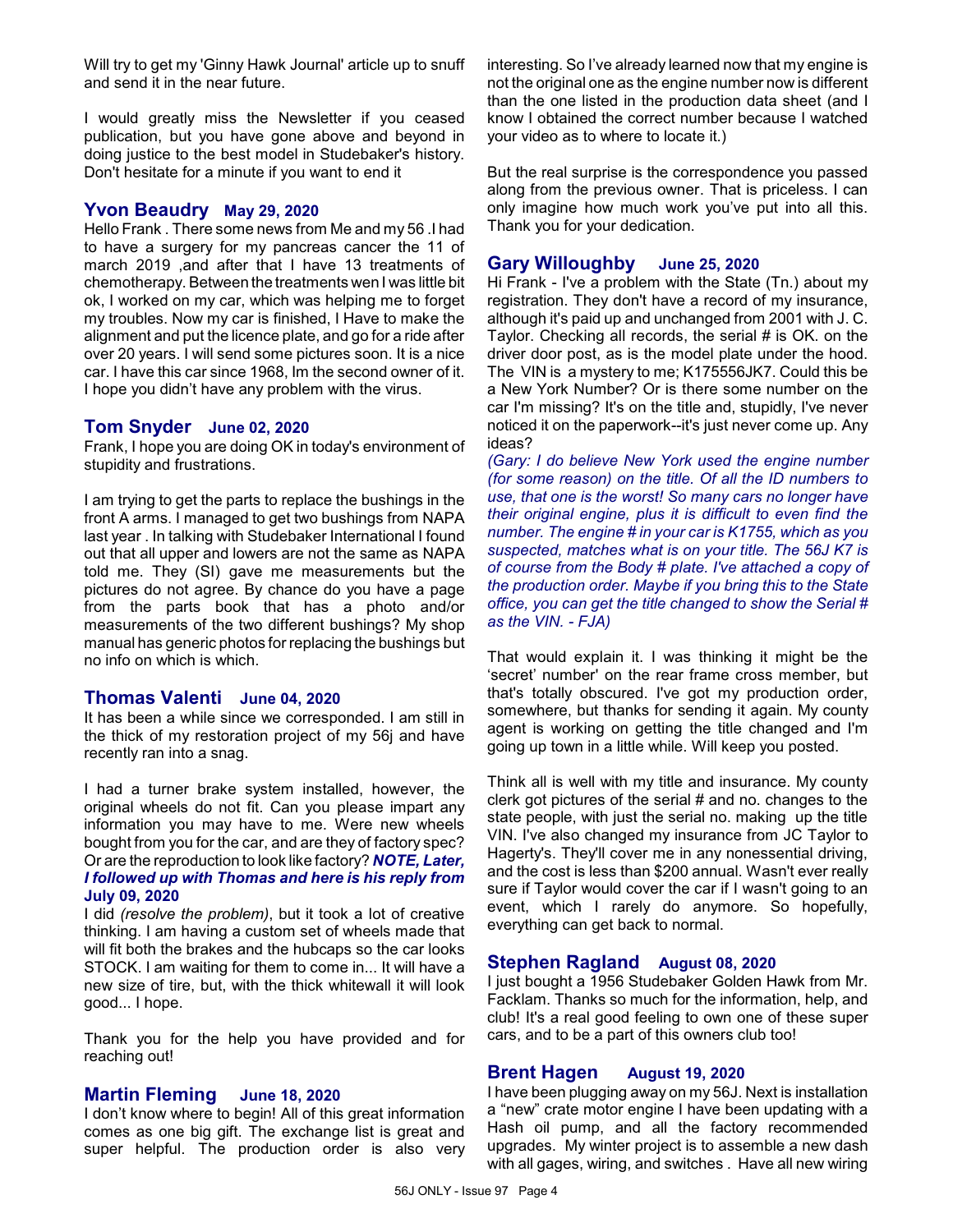to install as well. With any luck I hope to install the new interior next summer and wrap this 30- year project up

## **Here We** *Grow* **Again**

*If you move, please remember me when you send your change of address information.*

- 700 Alvin Evans Serial # 6800285 Lubbock TX Prev Owner John Millichamp
- 701 Henrik Worziger Serial 6030300 Monaco Prev Owner Walter Hulzsch
- 702 Martin Fleming Serial # 6800550<br>Manson WA Prev Owner Teresa Prev Owner Teresa Bennett
- 703 Stephen Ragland Serial 6032631 Fayetteville AR Prev Owner Jimmie Facklam

**\*** = New, Not previously registered or reported. \*\* = Previously reported, but never registered.

*NOTICE: In lieu of dues, and to help keep my records correct, new registration forms are mailed to owners who haven't been heard from for four years. If you receive one, complete and mail it at once or you will be dropped from the mailing list.*

## **The** *"J"* **Account**

#### *1956 Golden Hawks Registered/Reported/Scrapped*

| 228                                               | <b>Registered Owners</b>                   |
|---------------------------------------------------|--------------------------------------------|
| 287                                               | Cars Registered (includes parts cars)      |
| 349                                               | *Cars Reported But Not Registered by Owner |
| 636                                               | <b>Total Cars Registered plus Reported</b> |
| 52 Additional Cars Reported as Scrapped           |                                            |
| * Includes cars previously registered but dropped |                                            |

afterwards, due to 4 year non-response by the owner.

## **Administrative "Assistance"**

**Special notes and recurring items.**

°**EMAIL CLUTTER**: **I easily get 100s of messages a day, most of which are useless and interfere with the more important items. Please do not send forwarded mail to me. I just can't read it all. This includes anything not 56J related, especially jokes, E-cards, political and religious messages. Believe me, if you send it, I'll get it from 10 others also. Far too much aggravation for me!!!**

°**Studebaker Drivers Club (SDC):** Although we are not officially connected with SDC, they have always been in our corner. I am a life member and would urge every 56J owner to join. It is a great organization and at least two of its Presidents have owned a 56J at one time or another.

°**56JONLY Message Forum** Started by Doug Button in 2020 for owners and fans to exchange information. Go to [www.1956gh.com](http://www.1956gh.com) or click on *56JONLY Message Forum* on our web site home page.

°**56J ONLY, Electronic Version** of the newsletter is in color, and undamaged in transit. If you would like to receive it electronically, *and save me a buck and a half*, let me know and send me your Email address. I will send you a notice when the latest version is posted on the web site. You can read it, download it, and/or print it at your leisure. If you are not able to view it on the web site, let me know and I'll send it as an attachment. Anyone with an Email address on file with me, will automatically receive the newsletter notice electronically. **Let me know if you prefer to receive it by mail**. The mangling, ripping, and stains are free.

°**The Four Year Rule** - If we have not made contact during the past four years, I will send a registration form to you with your newsletter, or by Email. You must respond or you will be dropped from the Register. Since we don't charge dues, this is the only way I can be sure you are receiving the newsletter or still own a 56J.

# *Want Ads*

Due to the dramatic increase in printing costs, Want ads are no longer printed in the newsletter. Want Ads are posted on our web site at: [www.1956GoldenHawk.com](http://www.1956GoldenHawk.com) (Click on Want Ads)

Also check out our sister site at: [www.StudebakerVendors.com](http://www.StudebakerVendors.com) With links to over 150 vendors doing business on-line. If you don't know how to access the Internet *ask one of your grand kids for help!*

#### **New Ads Since the last issue:**



**For Sale**- 1956 Golden Hawk (VIN 6031858) in very good condition inside and outside. Chevy 350 engine in good running order. Manual transmission with Hearst shifter. CD player. Original bumper guards,

wheel house trim, and running board trim (with fasteners), while not currently installed, are in good condition and included. Dark green paint (no rust) and black vinyl roof.

Extra set of mag wheels. Original steering wheel included. Car has been garaged for many years. Good history available, including photos of body restoration. \$21,000.

Email [bhuber@huberarchitect.com](mailto:bhuber@huberarchitect.com) or Call 276-706-0182.

### **Older Ads:**

**For Sale-** My name is Geoff Gogle. a longtime Studebaker enthusiast from southern/central Africa and for the last 20 years in British Columbia Canada..My 56j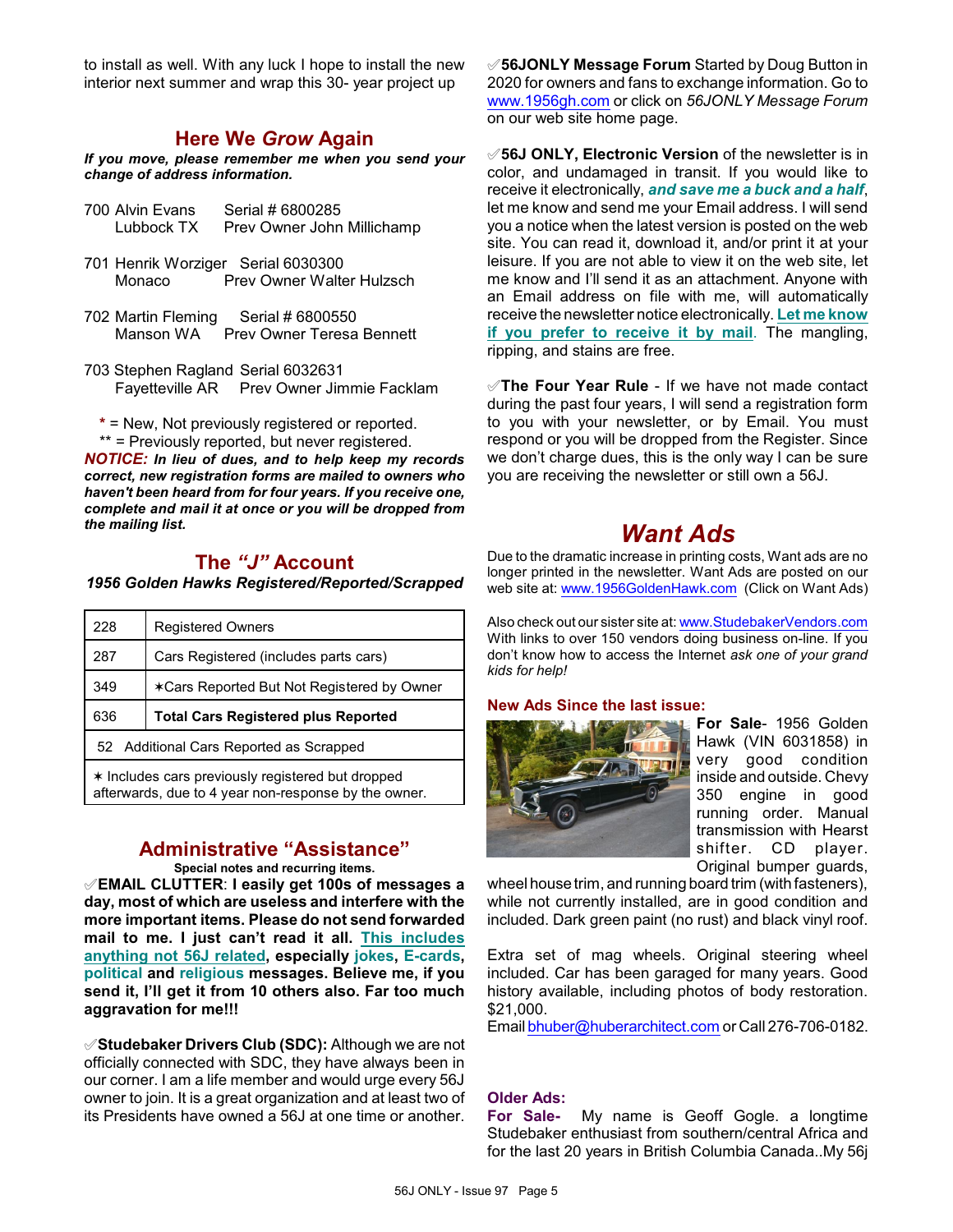[vin 6800467] is on our 56j roster and we really enjoy the group. For the past 4+ years our once lucrative class8 heavy truck export business has been decimated by much cheaper 6x4 trucks from China..Our severely curtailed business can no longer maintain our large[10+] Studebaker collection not, to mention the engines--transmissions--axles--body and chassis parts etc. We have a documented list of vehicles and parts for interested parties..the model year range is from 1956 to 1964 --coupes--hardtops--sedans and wagons. Any help would be greatly appreciated. Kind Regards Geoff & Norma Gogle Mammoth Truck Corporation 6095 Austin Road, Summerland, Bc Canada V0h 1Z0 Tel: +1 250 583-9142, Fax: + 1 250 494-1495, Cell: + 250 809-4954.Email: [norma@mammothtrucks.com](mailto:norma@mammothtrucks.com) (11-2019)

**For Sale-** 56 Golden Hawk. One of only 3 originally built in the P5615 Seaside Green solid color. It's still has the 352, 3-speed o/d. It is very solid still and would make a good project. Some trim and the interior were removed , but I have all pieces plus some extras needed for the car. It is currently located in Bartow FL. I have lost storage and would like to see it go to a good home before it continues to deteriorate would like to get \$2500 for the car, but I am open to offers. See Photos Shannon Bruffett, r3pwrd@msn.com (813) 546-2900 (07-2019)

**For Sale-** 1956 Golden Hawk Studebaker. Partly assembled project car has new paint. Parts include new interior, rebuilt transmission, brake kit and many other new parts. Approximately 50,000 miles on motor. I drove this car before restoration. Contact Ed at 605-251-1064 or 605-446-3313 [ejordal@siouxvalley.net](mailto:ejordal@siouxvalley.net) (06-2019)

**For sale-** 1956 Golden Hawk 56J-K7 Vin # 6800467, Body # 2676. Engine is a 259 Stude V8 with 3 speed and overdrive. This is a running project car, needs total restoration, it has a title If you are interested or know someone who is, you can contact me (Geoff Gogle) on phone 1-250-583-9142. We are located in Summerland BC Canada or email normageoff@gmail.com or norma@mammothtrucks.com (04-2019)

**For sale-** 1956 Golden Hawk I checked the odometer: It reads 74,536.8, which is verified the original mileage. The engine is sound & runs good, and even the transmission operates smoothly with no leaks. I am the 2nd owner of the car and have even kept a lot of maintenance records from the 60's including a number of original documents, service records, and glove compartment owner's manuals, etc., that also go with the car. I used to drive the car on occasion up to about 5 years ago and is now stored safely. The floor boards & trunk panels are in excellent/near like new condition, carpets have been removed to prevent moisture damage. The interior, glass, & chrome are all original and in excellent shape. Brake system was all replaced some years ago, but may need attention after long storage. The exhaust system needs replacement. The only sheet metal repair needed would be the usual rust area on the front fenders. They were cosmetically done some years ago along with a re-paint in those areas. Although

serviceable the way it is, that would be the one thing that should be addressed. Matt Opack Email: [opackjr@gmail.com](mailto:opackjr@gmail.com) 4234 Turner Road Duluth, MN 55803 Cell: 218-348-4234 (05-2018)

**For sale-** I am toying with the idea of selling 3 of my 4 1956 Golden Hawks. They are all project cars, but one is very complete with correct number engine and AT out of car. One other car is restorable with parts that I have. Other car could be restorable or more likely transformed into a modified. I have the correct numbered engines and ATs for these cars as well. I am considering selling them for a value of \$7500 and all 3 have correct NV titles. Anyone interested in these can contact me at [rcapurro1@gmail.com](mailto:rcapurro1@gmail.com). I can take pictures at later time if there is interest in these. I would prefer NOT to separate them, but if I did, the price would go up on each unit. (01-2018)

**For sale-** If anyone is interested in restoring a beauty, please get in touch with Sam Hollingsworth, 2090 Sugar Hill Road, Monroeville, AL 36460 1-251-765-9053 [bigsambootsie@hotmail.com](mailto:bigsambootsie@hotmail.com). Thanks (01-2018).

**For sale-** 1956 Golden Hawk. Black color. Everything except interior done. All interior original pieces included. Chrome straightened. Metal springs for front and back seats. Garaged. Jeanette Masten 417-766-6592 (08-2015)

**For sale-** AC-2754 Exhaust extension. Originally available on 1956 Hawks and station wagons. Chrome finish. Dresses up tailpipe and prevents gasses from marring car finish. ea. 1-104 Oil Filter Decal. 1-083 Valve Cover Decal (2 required). 25-001 American Bosch. 2" X 1-1/2" Wiper Motor Decal. For prices, shipping fees, and availability, Contact: Studebaker International, 111 Aiken Street Hope, IN 47246, 317-462-3124, FAX 317-462-8891, Website: [www.studebaker-intl.com](http://www.studebaker-intl.com) Email: [jim@studebaker-intl.com](mailto:jim@studebaker-intl.com) (01-2019)

**For sale-** Recast Steering Wheel PN 1540647, white, 17", just like the original, includes the four rings around the ribbed area. Inquire for prices. Shrock Body Shop, 3999 Tyrone Pike, Coalport PA 16627. [www.shrockbrothers.com/](http://www.shrockbrothers.com/) (09-2018)

**For sale-** 1956 Golden Hawk and Sky Hawk headliner trim bows now available!! One set consisting of 3 pieces with ends tapered. \$89.95 per set (includes shipping). Contact Myron McDonald at 417-678-4466 or cell 417-229-2603 (09-2018)

**For sale-** Three 1956 Golden Hawk engines. One includes the automatic transmission, one includes the manual transmission, and one is just the engine. Tom Gallagher 440-986-6611 (Ohio, Leave a Message). (05-2018)

**For sale-** PerTronix #1382 and PerTronix II #91382 Ignitor for Autolite IBJ-4001C D, & E distributors. Call or write for current pricing and shipping information. Please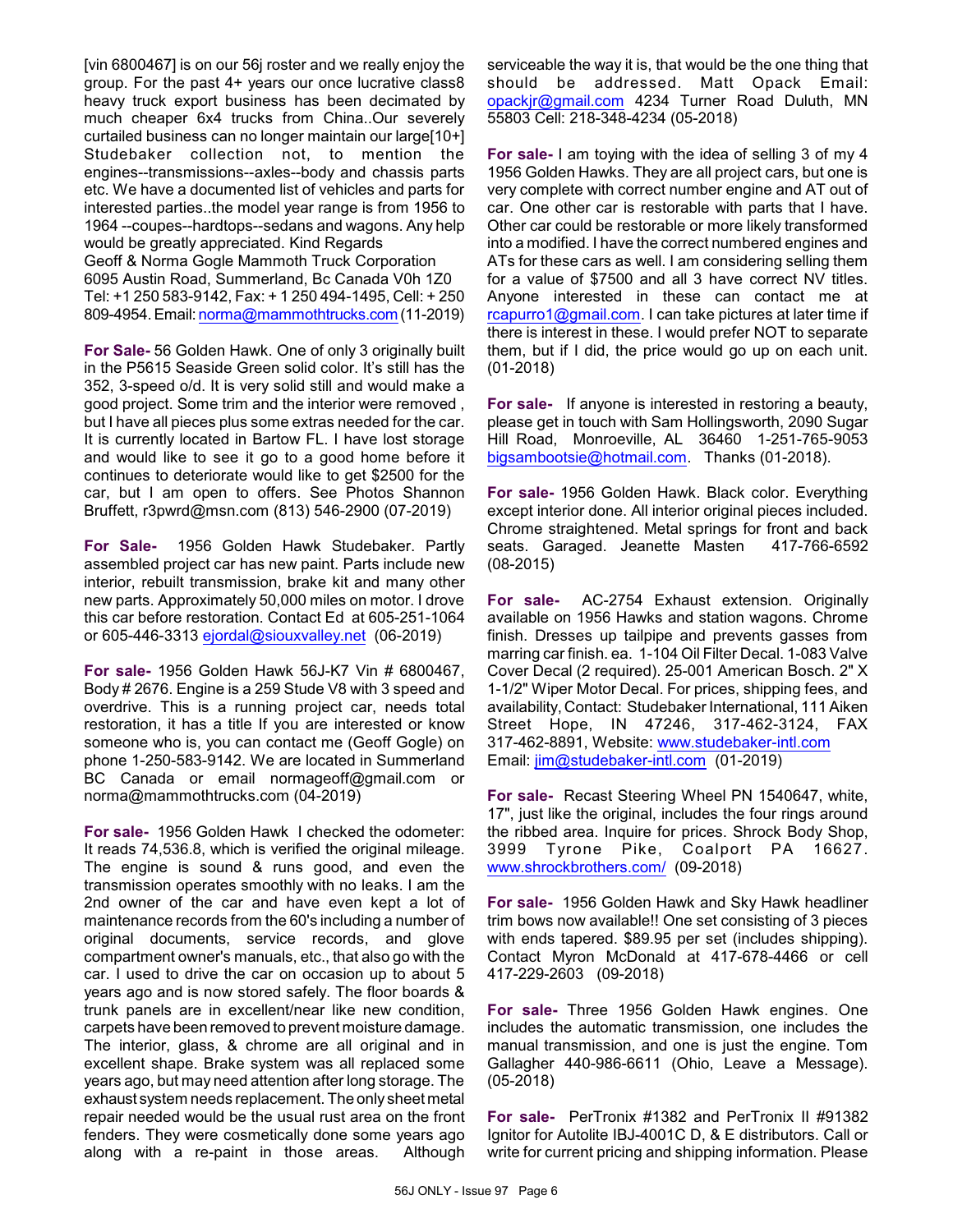mention Golden Hawk Newsletter when ordering. Matt Rosa, Ponderosa Mustang, 850-857-1084 [FORD6566@aol.com](mailto:FORD6566@aol.com) [www.PonderosaMustang.com](http://www.PonderosaMustang.com) (01-2018)

**For sale-** Rebuilt Packard water pumps for sale(your core appreciated). Rebuilt Tachometers & Tachometer Sending Units and tachometer interconnect cables for sale, inquire by phone or email. Transmission Puke kit-II: Stop that fluid from belching out the dip stick tube on start up. Many good new & used Parts: Lots of 56J trim, switches, gauges, sheet metal, etc. Please Inquire. Contact: Brent Hagen, 6220 SE 55th Ave., Portland, OR 97206-6800. Email: [ghawk352@effectnet.com](mailto:ghawk352@effectnet.com) Phone 971-219-9687

Website: [www.1956goldenhawk.com/hagen](http://www.1956goldenhawk.com/hagen) (01-2017)

**For sale-** Book, Studebaker's Hidden Treasure: The History and Design of the Studebaker Golden Hawk, by Mark L James. In this brand new book you'll read about one of the most iconic American performance pioneers of all time- the legendary Studebaker Golden Hawk.

DON"T MISS IT!!! Hardbound, 88 pages, great photos \$29.95 plus shipping. [www.oldemilfordpress.com](http://www.oldemilfordpress.com) (814) 883-8067 10-2017

**For sale-** Hi: My name is Dave "Buz" Kirkel, member SDC. We build 1/43 scale white metal model cars and have just produced 1956 Golden Hawks in 2 color schemes, Ceramic Green/Snowcap White and Tangerine/Snowcap White. If you would like to let your members know about them, they can be seen on our website [www.route66modelcarstore.com](http://www.route66modelcarstore.com) =. Thank you. Love '56 Golden Hawks! Dave "Buz" 08-2016

**For sale-** A large stock of Studebaker parts from 1934 - 1966, plus locating services. Hours by appointment. Call anytime, especially early evenings and weekends. Over 40 years Studebaker parts experience, Joliet Studebaker Service, Robert Kapteyn (Sr.), 112 Bissel Street, Joliet IL 60432, 815-722-7262, Internet: [studebaker@mac.com](mailto:studebaker@mac.com) (04-2015)

**For sale-** Adhesive Vinyl Inserts, for all 1956-1961 Studebakers with full wheel cover (AC 2799). Enough vinyl inserts to apply to 4 hubcaps, with spare inserts. Directions are included \$27.50, includes shipping in the continental U.S.

Right Impression, 319 S Chestnut St, Kimball, NE 69145, Phone/Fax:(308) 235-3386 [rimpres@earthlink.net](mailto:rimpres@earthlink.net) <https://www.brassnamebadge.com/> (04-2015)

**For sale-** Packard V8 engines built to your specifications. I have any and all new and used parts for your Packard V8. [PackardV8@comcast.net](mailto:PackardV8@comcast.net) with questions or requests. Jack Vines, 3227 E. 28th Avenue, Spokane, WA 99223

## **56J Register Items For Sale**

*All Proceeds Help Maintain the Register Some Items are free to view or download on our web site or can also be ordered on-line*



**Complete Package Flash Drive**. 1956 GH Restorers Guide Video plus 1956 GH Parts Catalog, 1956 GH Authenticity Guide (New version), 1956 Owners Manual, 1956 Accessories Catalog, Borg Warner Overdrive Manual, 1955-58 Chassis Parts

Manual, 1953-58 Body Parts Manual, 1956-57 Shop Manual, 1958 Shop Manual Supplement, *56J Only* Newsletter back issues, 1956 GH Production Orders. \$25.00

**1956 Studebaker Passenger Car Manuals on Disc.**1956 GH Parts Catalog, 1956 GH Authenticity Guide (New version), 1956 Owners Manual, 1956 Accessories Catalog, Overdrive Manual, 1955-58 Chassis Parts Manual, 1953-58 Body Parts Manual,



1956-57 Shop Manual, 1958 Shop Manual Supplement, *56J Only* Newsletter back issues, 1956 GH Production Orders. *(Same as the Flash Drive, without the Restorers Guide Video.)*



**1956 Golden Hawk Restorers Guide on DVD** Contains a video version of the Authenticity Guide with many new items discussed. *( Video is Included on the Flash Drive)*



#### **Owners Roster**

(For Registered owners only) send Email or SASE